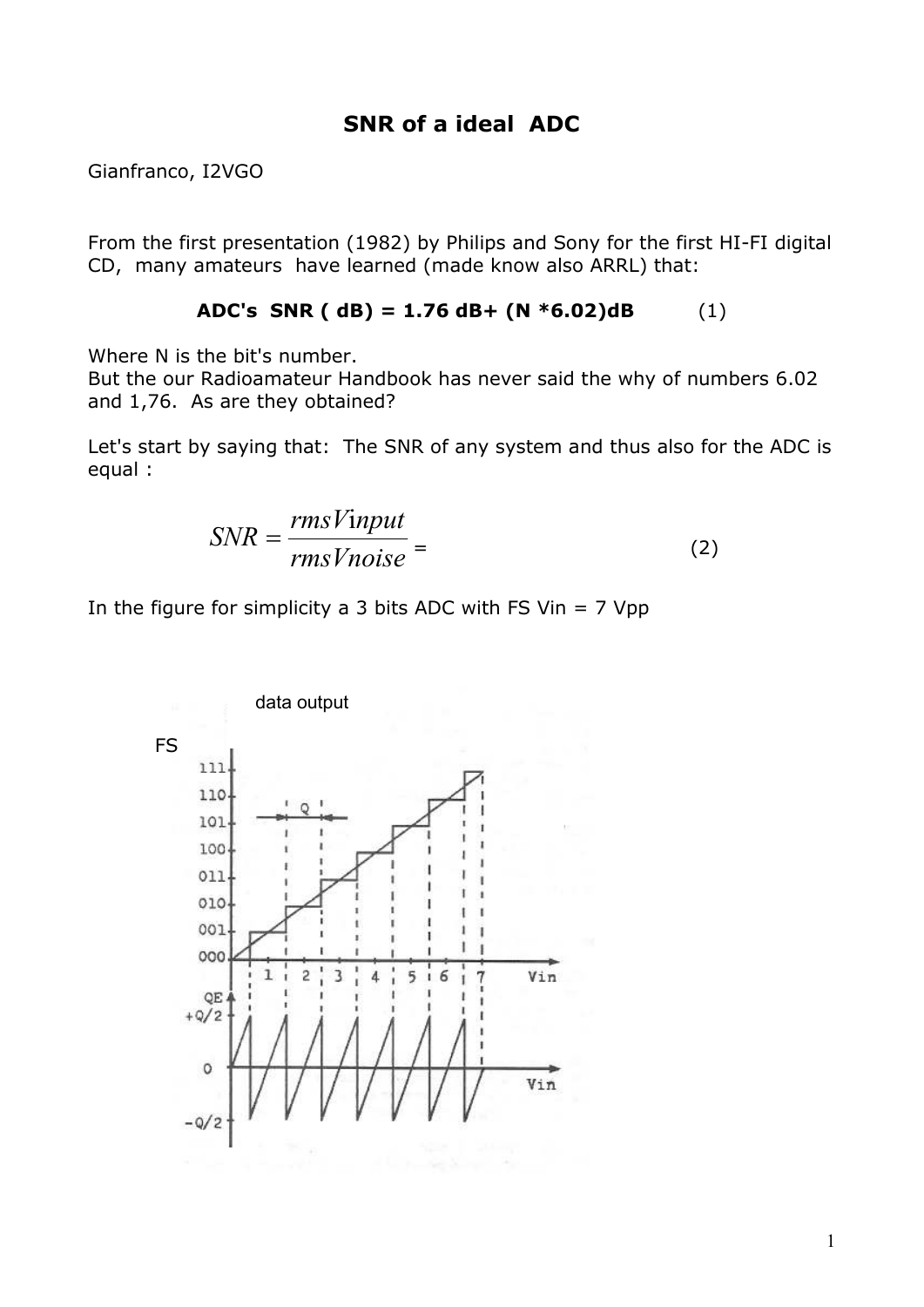You can see that an input voltage of 2 volts pp corresponds has a binary output 010. The 2 volt analog value is halfway the two voltage level 1.5 and 2.5 Vpp.

Therefore any input value between 1.5 and 2.5 Vpp, will be converted, at the same output value: 010.

The magnitude of the error of quantization, Q, is equal to the difference between the value assumed by the input sample and the corresponding output value.

If the input signal is made continuously vary (a sinusoidal signal) through to full scale, FS, of values and subtracted from time to time to the corresponding output value we get a error voltage of the form called: saw tooth.

## **The error, Q, will be smaller with higher will be the number of bits**. (see Tab.1)

The peak of maximum quantization error is equal to Q/2. The maximum peak to peak value is equal to  $Q = (Q/2 - (-Q/2))$ 

The rms voltage of saw tooth signal is:

$$
rmsQ = \frac{Qpp}{2 \cdot \sqrt{3}}
$$
 (3)

This error voltage is uncorrelated from the input signal ADC and can be seen as a noise. It is called "quantization's noise".

The voltage rms of sinusoidal signal input ADC is :

$$
rmsVinput = \frac{Vpp}{2 \cdot \sqrt{2}} = \frac{2^N \cdot Q}{2 \cdot \sqrt{2}}
$$
\n(4)

With a un ideal ADC (  $DNL=0$ , ADC input thermal noise = 0 and jitter  $OL = 0$ From eq. (2) the SNR (dB) will be: